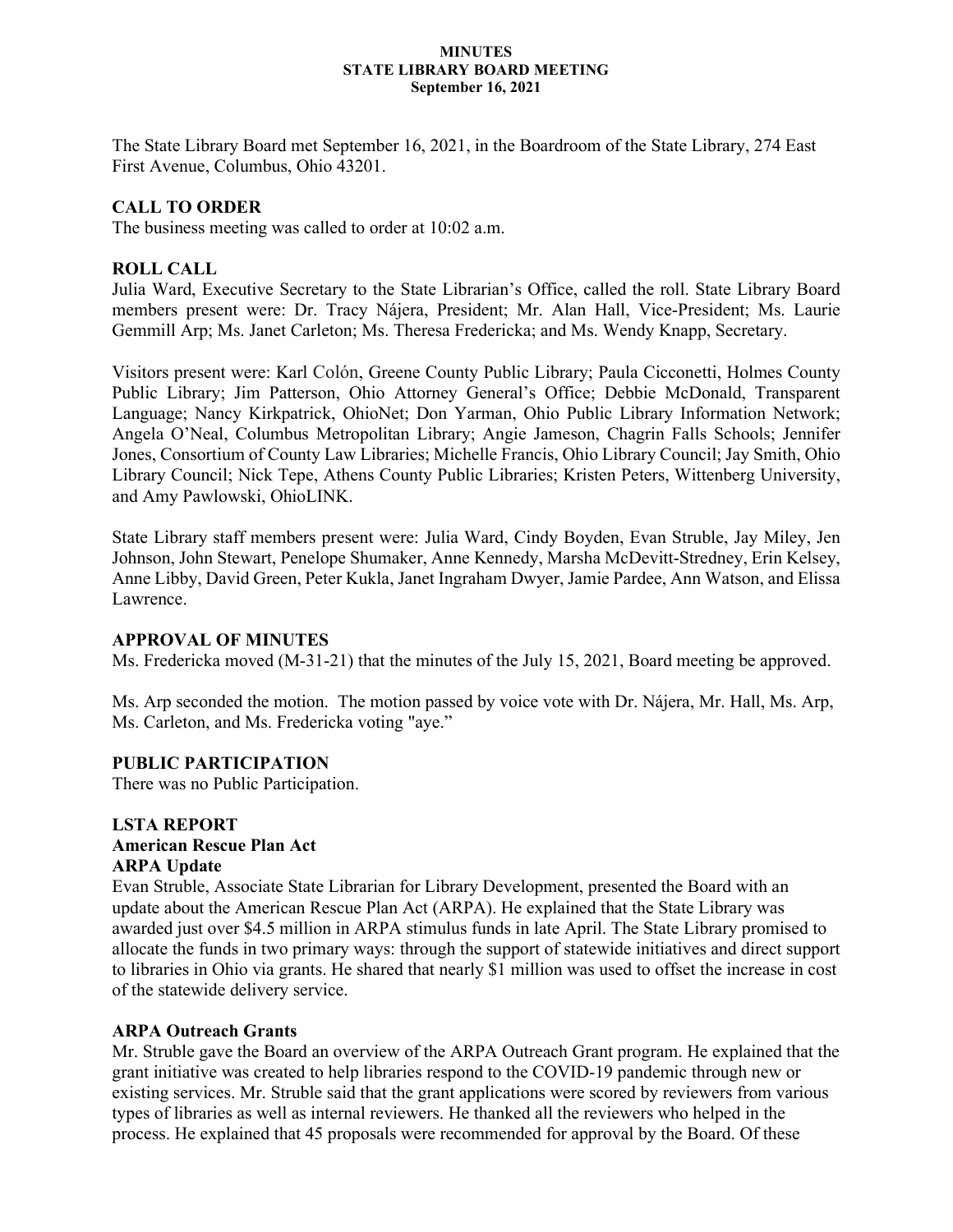proposals, five libraries of different types from different geographic locations were chosen to share their projects with the Board.

Nick Tepe, Director of Athens County Public Libraries, presented the Board with a proposal to contract with Integrated Services for Behavioral Health to hire a licensed social worker. The social worker will be assigned to library locations to connect patrons to needed services, respond to patrons in crisis, and provide training and educational materials to help staff to better serve patrons. He explained that Athens County is the poorest county in the state, and that the library sees patrons in dire circumstances. Ms. Fredericka asked how the idea came about. Mr. Tepe explained that this type of service has been around in larger libraries for a while. Ms. Arp commented that she loved the idea and asked how the library will sustain the project after the grant period. Mr. Tepe replied that they will incorporate it into their normal operating budget after they prove that it works. Dr. Nájera asked if the library anticipates a problem finding social workers with the current shortage. Mr. Tepe explained that Integrated Services will provide the social worker.

Kristen Peters, Interim Library Director of Thomas Library at Wittenberg University, presented the Board with a proposal to purchase equipment for a lightboard studio to enable faculty, staff, and students to create instructional videos. The COVID-19 pandemic highlighted the need for Wittenberg's community to have access to equipment to enable them to create videos to reach remote learners. Ms. Peters explained how the technology would work to the Board. She said that the library also would hold workshops for the community on how to use the technology.

Angie Jameson, Library Media Specialist at Chagrin Falls Exempted Village Schools, presented the Board with a proposal to expand the library's digital collection for readers in kindergarten through twelfth grade. Ms. Jameson explained that ebooks and audiobooks will serve the students whether they are in-person or remote. The students will access the materials through the Sora app through OverDrive. She said that students in fourth through twelfth grade are already using the app with great success. She emphasized that the collection would help younger students not fall behind. Ms. Fredericka asked about the sustainability of the project. Ms. Jameson explained that some titles purchased will be available for 100 checkouts and some will be available forever. She said that she is working with Lake Geauga Computer Association to receive some outreach grants for further purchases.

Jennifer Jones, Executive Director of Consortium of County Law Libraries, presented the Board with a proposal to purchase a selection of Ohio-specific legal resources for use in all 88 county law libraries, providing access to necessary research materials for both attorneys and self-represented litigants. She said that the libraries range in size and type of law library, and they became available to the public in 2010. Ms. Jones explained that there have been ongoing cuts in funding that have affected their ability to purchase print titles. She expects a surge of in-person visits to the libraries from people who didn't file lawsuits during the worst of the pandemic. Ms. Jones explained that the topics of the resources will focus on legal topics that are very common, such as family law and elder law. Mr. Hall mentioned that other law libraries are also asking for electronic resources and there doesn't seem to be coordination among the libraries. Ms. Jones explained that vendors don't provide remote access for electronic resources except for ebooks. Research databases need to be accessed within the libraries. Ms. Arp commented that she was excited to see more legal entities apply for grants and she wanted to make sure there was no overlap with the other libraries. Ms. Jones assured her that there was not overlap. Ms. Fredericka asked how she found out about the ARPA Outreach Grants. Ms. Jones responded that she always knew about grants that the State Library offered, and after a meeting with Ms. Knapp and Mr. Struble realized that the law libraries were eligible to apply.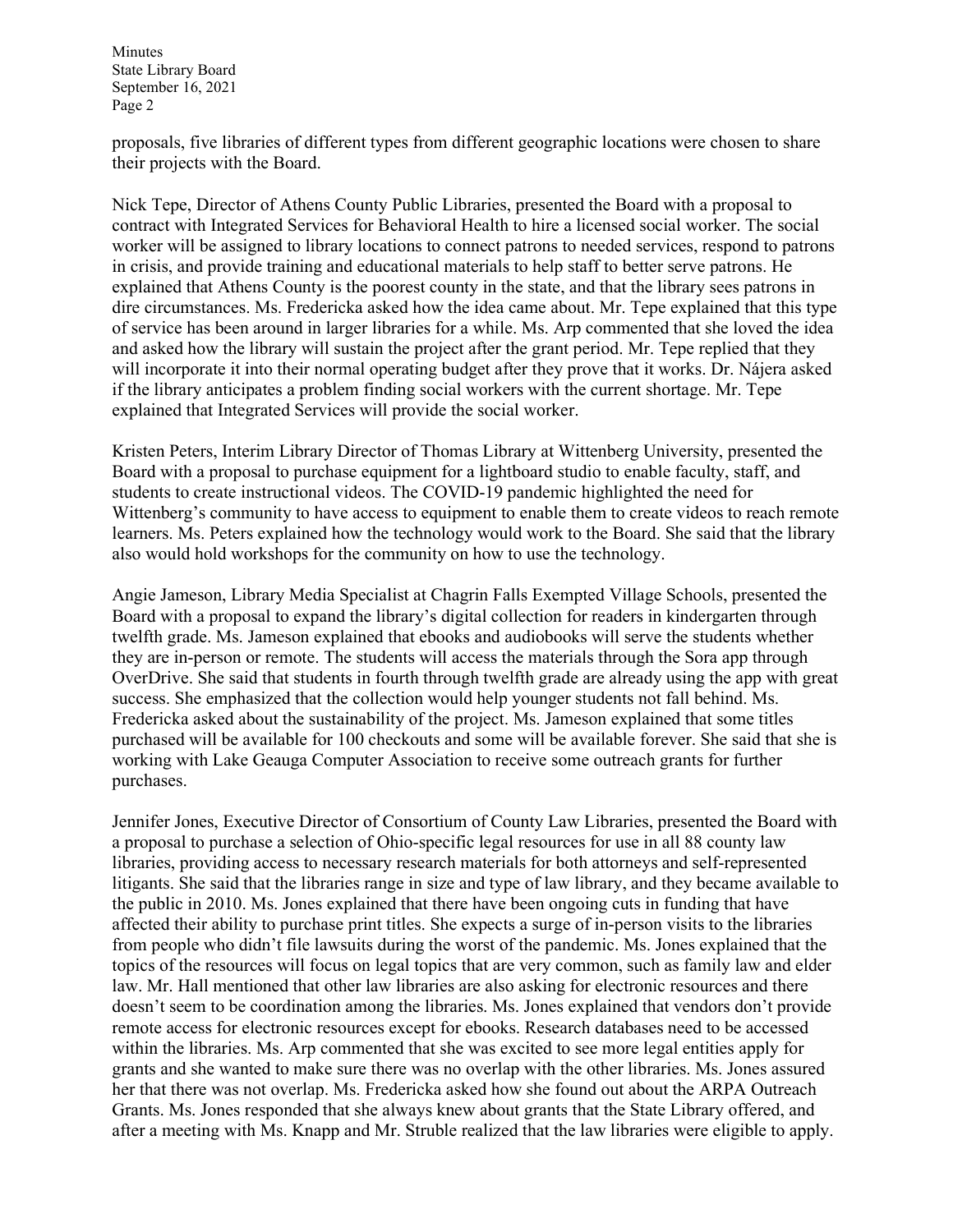Karl Colón, Executive Director of Greene County Public Library, presented the Board with a proposal to provide in-person tutoring to kindergarten through twelfth grade students. The tutoring would be offered at least twice a week at seven community libraries in Greene County. Mr. Colón hopes that the tutoring will help with the learning gap that developed with the pandemic. He said that retired teachers and military will be among the tutors that will be used.

Mr. Struble thanked the speakers and asked the Board if they had any other questions or comments about the proposals before them. Ms. Fredericka asked if there were grants that were not able to be funded. Mr. Struble explained that the process was highly competitive and unfortunately there were projects that were not able to be funded. Ms. Arp commended the team on all of their hard work. She added that it was nice to see projects from law libraries and small libraries. Dr. Nájera said everyone did a great job with the grant program. Ms. Carleton commented on what a short period of time there was to do everything. She added that she was hopeful that maybe new libraries will now apply for LSTA grants. Mr. Struble noted that he and Cindy Boyden, LSTA Coordinator, have been making note of first-time applicants and were thinking of ways to grow them up in the future. Mr. Hall was concerned that public libraries who could have used CARES Act funds to purchase items did not do that and requested an ARPA Grant instead. He was also concerned that some libraries didn't offer as much direction for the use of the funds as other applicants. Mr. Struble explained that libraries provided the State Library with a lot of information in the application process so that they could ascertain that the items to be purchased were allowable and that there was a plan and timeline in place for the use of the funds. He assured Mr. Hall that while the project summaries provided to the Board did not contain all of the details of the grants, the State Library was certain that all the grantees had allowable plans for use of the funds. Mr. Hall commented that he had a problem with using funds to replace library materials that weren't returned during the pandemic. Mr. Struble assured Mr. Hall that the use of funds for that purpose is allowable, and that the Institute of Museum Library Services allowed libraries to define what outreach and the response to the pandemic meant to them. Ms. Fredericka followed up that allowing libraries to define their greatest need was a stark difference from other grant programs. Mr. Struble shared that this grant program was a once in a generation opportunity for libraries.

Ms. Arp moved (M-32-21) that FFY 2021 American Recovery Plan Act (ARPA) / Library Services and Technology Act (LSTA) grants be awarded to the indicated libraries and organizations in the indicated amounts for their corresponding Outreach projects, for the period of November 1, 2021 – July 31, 2022.

| Akron-Summit County Public Library         | \$<br>62,535  |
|--------------------------------------------|---------------|
| Athens County Public Library               | \$<br>49,999  |
| Brown County Public Library                | \$<br>40,340  |
| Cardington-Lincoln Public Library          | \$<br>59,576  |
| Carnegie Public Library                    | \$<br>26,300  |
| Chagrin Falls Exempted Village Schools     | \$<br>25,000  |
| Chillicothe and Ross County Public Library | \$<br>69,119  |
| <b>Clermont County Law Library</b>         | \$<br>51,077  |
| Columbus State Community College Library   | \$<br>20,050  |
| Cuyahoga County Public Library             | \$<br>100,000 |
| Dayton Metro Library                       | \$<br>89,585  |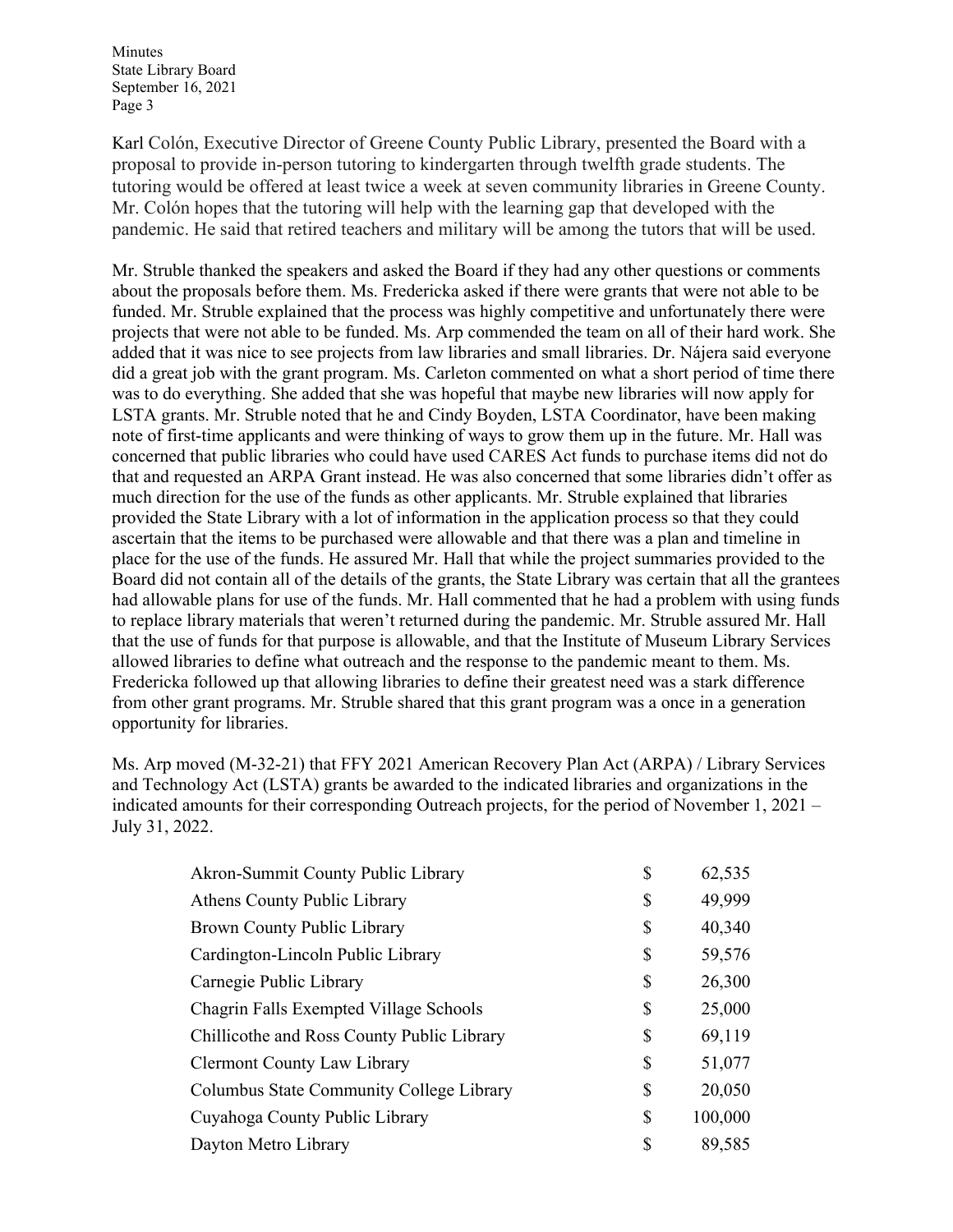| Defiance Public Library                                 | \$<br>33,314  |
|---------------------------------------------------------|---------------|
| Dover Public Library                                    | \$<br>5,085   |
| Elyria Public Library System                            | \$<br>100,000 |
| Fairfield County District Library                       | \$<br>6,071   |
| <b>Fayette County Law Library</b>                       | \$<br>17,043  |
| Findlay Hancock County Public Library                   | \$<br>48,922  |
| Franklin County Law Library                             | \$<br>91,039  |
| Greene County Public Library                            | \$<br>93,120  |
| Holmes County District Public Library                   | \$<br>95,950  |
| Homer Public Library                                    | \$<br>24,989  |
| Jackson City Library                                    | \$<br>42,781  |
| Kate Love Simpson Morgan County Library System          | \$<br>58,000  |
| Lakewood Public Library                                 | \$<br>46,045  |
| Madison Public Library                                  | \$<br>100,000 |
| Mahoning County Law Library                             | \$<br>5,400   |
| Massillon Public Library                                | \$<br>40,671  |
| MidPointe Library System                                | \$<br>75,016  |
| North Canton Public Library                             | \$<br>100,000 |
| Ohio Department of Rehabilitation and Correction (ODRC) | \$<br>18,000  |
| OhioNet                                                 | \$<br>38,950  |
| <b>Otterbein University</b>                             | \$<br>46,399  |
| Perry Cook Memorial Public Library                      | \$<br>89,615  |
| Perry County District Library                           | \$<br>100,000 |
| Plain City Public Library                               | \$<br>48,488  |
| Public Library of Mount Vernon and Knox County          | \$<br>53,542  |
| Shaker Heights Public Library                           | \$<br>39,000  |
| St. Clairsville Public Library                          | \$<br>5,861   |
| St. Helen School                                        | \$<br>6,078   |
| <b>Stark County District Library</b>                    | \$<br>36,707  |
| Statewide Consortium of Ohio County Law Libraries       | \$<br>100,000 |
| Troy-Miami County Public Library                        | \$<br>99,699  |
| <b>Trumbull County Law Library</b>                      | \$<br>7,259   |
| <b>West Clermont LSD</b>                                | \$<br>21,540  |
| Wittenberg University                                   | \$<br>17,964  |

Ms. Carleton seconded the motion. The motion passed by roll call vote with Dr. Nájera, Mr. Hall, Ms. Arp, Ms. Carleton, and Ms. Fredericka voting "aye."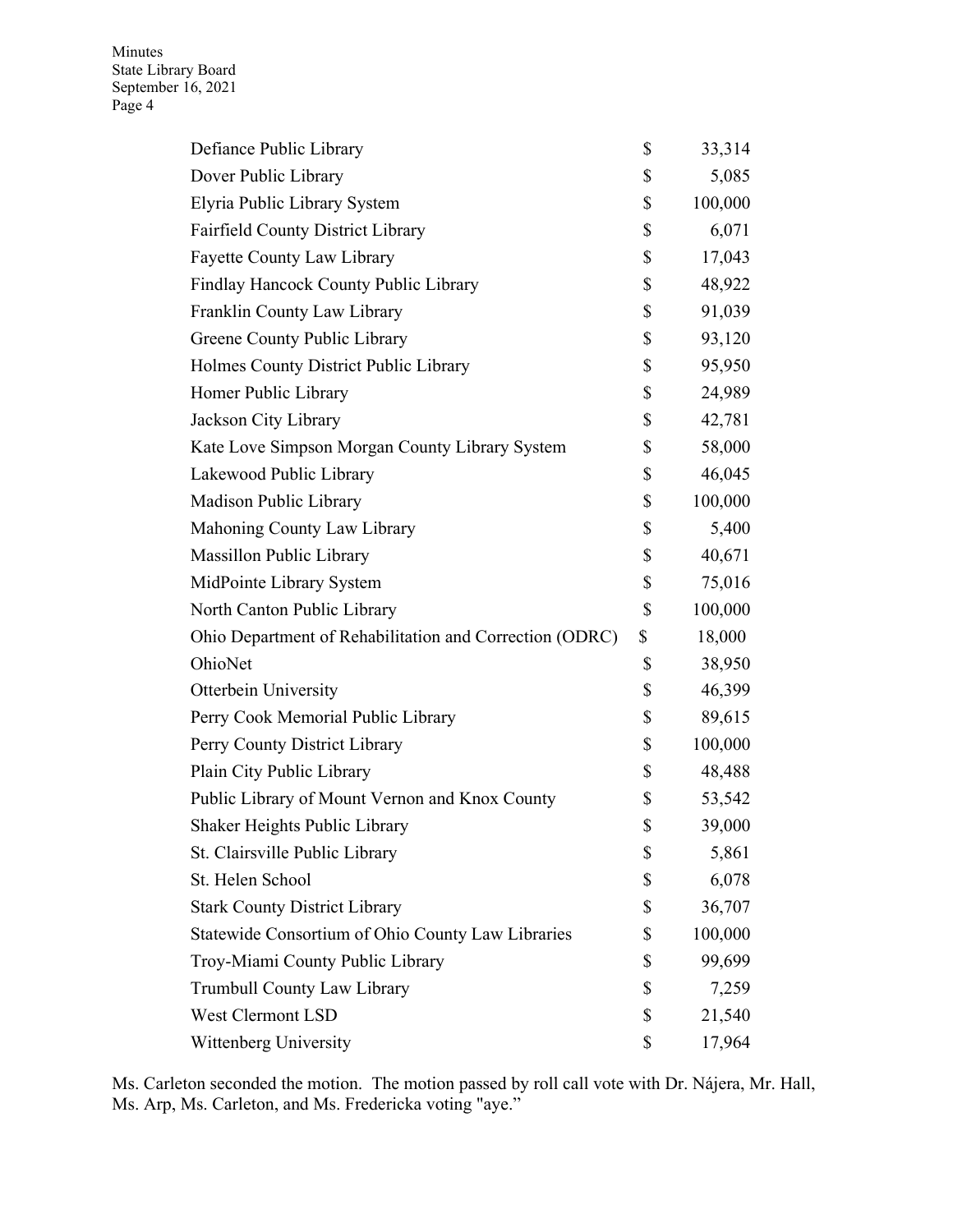#### **Northstar Digital Literacy Grant**

Don Yarman, Executive Director of OPLIN, presented the Board with a proposal to purchase site licenses for every public library system in Ohio to Northstar Digital Literacy. He explained that digital inclusion includes three components: access to broadband, access to devices, and skills. He emphasized that libraries are the go-to places for all of these. An OPLIN project manager will help local libraries implement Northstar. Mr. Yarman explained that Northstar starts with assessments and lets people know where there is a need for improvement. The program will provide certification to users at the end of instruction. Dr. Nájera commented that broadband is a lifeline, and this is an amazing step forward. Ms. Fredericka asked if the purchased licensing will be enough for the whole state. Mr. Yarman explained that yes, all 251 library systems and the State Library will have licenses.

Ms. Carleton moved (M-33-21) that an FFY 2021 American Recovery Plan Act (ARPA) / Library Services and Technology Act (LSTA) grant in the amount of \$60,000 be awarded to the Ohio Public Library Information Network (OPLIN) for a Training project, for the period of October 1, 2021 – September 30, 2022.

Ms. Fredericka seconded the motion. The motion passed by roll call vote with Dr. Nájera, Mr. Hall, Ms. Arp, Ms. Carleton, and Ms. Fredericka voting "aye."

#### **OhioLINK DEI e-Book Core Collection Grant**

Amy Pawlowski, Executive Director of OhioLINK, presented the Board with a proposal to purchase a diversity, equity, and inclusion (DEI) collection of around 100 unlimited-access ebooks through the release of an RFP. The collection will strengthen engagement with under-represented communities, broaden the education of the majority population, and provide critical scholarly materials to support curriculum and research. The collection will be available to students, faculty, and staff at 117 libraries statewide. Ms. Pawlowski added that this project will include an opportunity to buy from smaller publishers. Ms. Arp asked who responds to the RFP. Ms. Pawlowski explained that ebook aggregators will respond. Ms. Fredericka asked if there was a worry about the short timeline. Ms. Pawlowski responded that it is a quick timeline, but that there will likely not be a lot of proposals to review and that this model will be better pricewise.

Ms. Fredericka moved (M-34-21) that an FFY 2021 American Recovery Plan Act (ARPA) / Library Services and Technology Act (LSTA) grant in the amount of \$100,000 be awarded to the Ohio State University acting as Fiscal Agent for OhioLINK for a Diversity, Equity & Inclusion project, for the period of October 1, 2021 – July 31, 2022.

Ms. Carleton seconded the motion. The motion passed by roll call vote with Dr. Nájera, Mr. Hall, Ms. Arp, Ms. Carleton, and Ms. Fredericka voting "aye."

## **Ohio Digital Network DigiHubs**

Mr. Struble gave a history of the Statewide DigiHubs to the Board. He explained that the DigiHubs were started in 2014 and are a key component in digitizing and preserving collections from libraries of all types and that they work toward fulfilling the State Library's commitment to the Digital Public Library of America (DPLA). They have not had an opportunity to update equipment since their inception or in some cases, prior to that. Jen Johnson, Library Consultant and Ohio Digital Network Project Coordinator at the State Library, presented the Board with a proposal to update the equipment of the four DigiHubs. Ms. Johnson gave an overview of the Ohio Digital Network, which focuses on collaborative digitization efforts across the state. She explained that Ohio Digital Network joined DPLA in 2017 with just over 70,000 items and now has over 270,000 items from 26 contributing institutions. Ms. Johnson explained that the DigiHubs are located throughout the state in public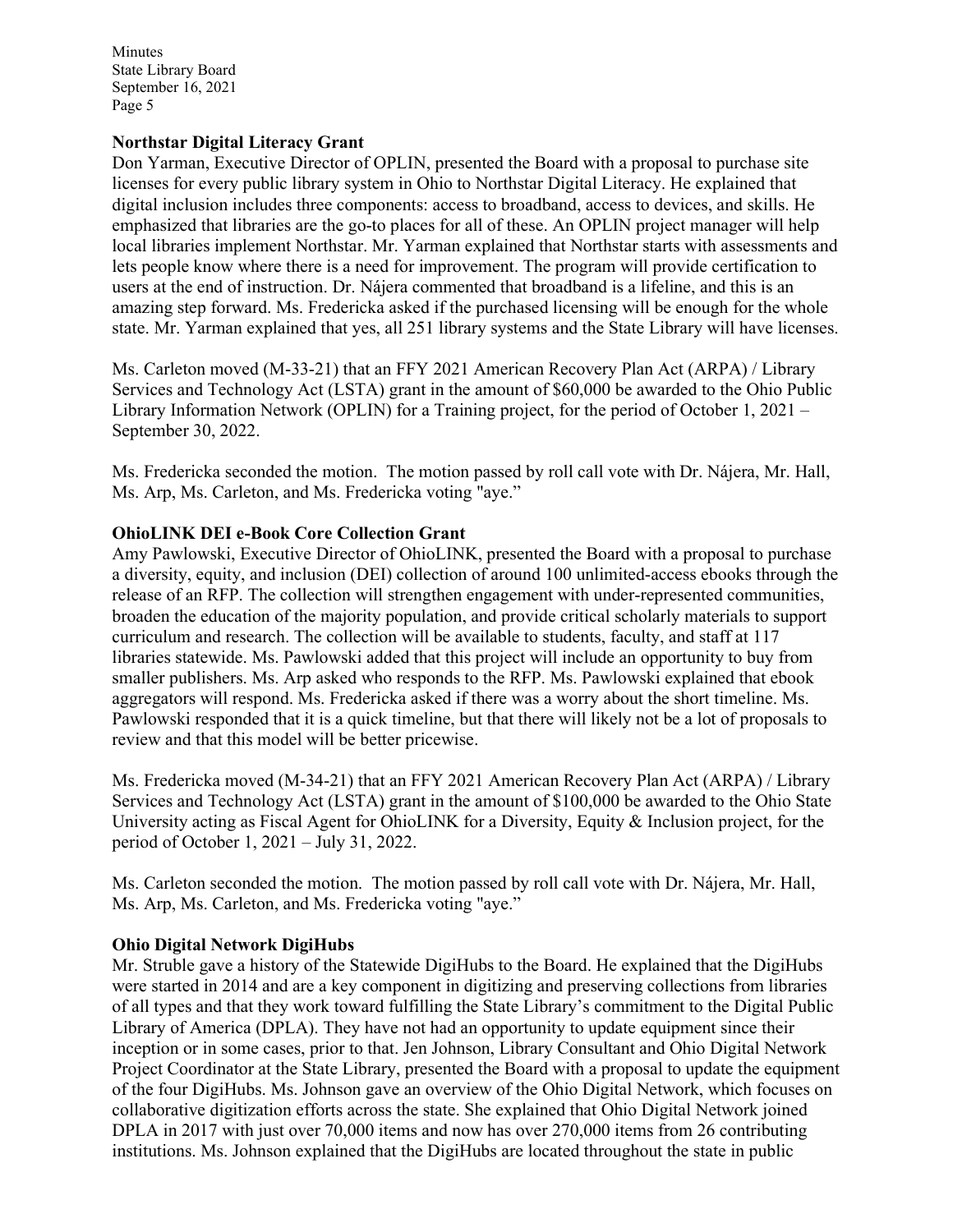libraries in Cincinnati, Cleveland, Columbus, and Toledo, which have robust digitization and local history departments. She then gave highlights of individual collections of the DigiHubs to the Board.

Ms. Arp moved (M-35-21) that an FFY 2021 American Recovery Plan Act (ARPA) / Library Services and Technology Act (LSTA) grant in the amount of \$99,843 be awarded to Cincinnati & Hamilton County Public Library for a Resource Sharing project, for the period of October 1, 2021 – July 31, 2022.

Mr. Hall seconded the motion. The motion passed by roll call vote with Dr. Nájera, Mr. Hall, Ms. Arp, Ms. Carleton, and Ms. Fredericka voting "aye."

Ms. Carleton moved (M-36-21) that an FFY 2021 American Recovery Plan Act (ARPA) / Library Services and Technology Act (LSTA) grant in the amount of \$70,254 be awarded to Cleveland Public Library for a Resource Sharing project, for the period of October 1, 2021 – July 31, 2022.

Ms. Fredericka seconded the motion. The motion passed by roll call vote with Dr. Nájera, Mr. Hall, Ms. Arp, Ms. Carleton, and Ms. Fredericka voting "aye."

Ms. Arp moved (M-37-21) that an FFY 2021 American Recovery Plan Act (ARPA) / Library Services and Technology Act (LSTA) grant in the amount of \$108,903 be awarded to Columbus Metropolitan Library for a Resource Sharing project, for the period of October 1, 2021 – July 31, 2022.

Mr. Hall seconded the motion. The motion passed by roll call vote with Dr. Nájera, Mr. Hall, Ms. Arp, Ms. Carleton, and Ms. Fredericka voting "aye."

Ms. Fredericka moved (M-38-21) that an FFY 2021 American Recovery Plan Act (ARPA) / Library Services and Technology Act (LSTA) grant in the amount of \$124,678 be awarded to Toledo Lucas County Public Library for a Resource Sharing project, for the period of October 1, 2021 – July 31, 2022.

Ms. Carleton seconded the motion. The motion passed by roll call vote with Dr. Nájera, Mr. Hall, Ms. Arp, Ms. Carleton, and Ms. Fredericka voting "aye."

## **OhioLINK/OhioNet Diversity Pathway Grant**

Mr. Struble explained to the Board that the OhioLINK/OhioNet Diversity Pathway Grant was approved by the Board last year, but that because of COVID, the project was not completed. IMLS recommended to state libraries that they extend grace to subgrantees in cases where projects were not able to be completed because of the pandemic. Ms. Pawlowski presented the Board with a proposal to fund the previously approved Diversity Pathway Grant. She explained that the program, called the Luminaries Initiative, will provide training and professional development for student workers from under-represented populations, their mentors, and library directors. It is the hope that the program will provide a pathway to librarianship for under-represented populations. Ms. Pawlowski explained that it was challenging to identify and hire students during COVID, and the project was not able to be completed previously.

Ms. Arp moved (M-39-21) that an FFY 2021 Library Services and Technology Act (LSTA) grant in the amount of \$16,865 be awarded to OhioNet for a Diversity, Equity & Inclusion project, for the period of October 1, 2021 – September 30, 2022.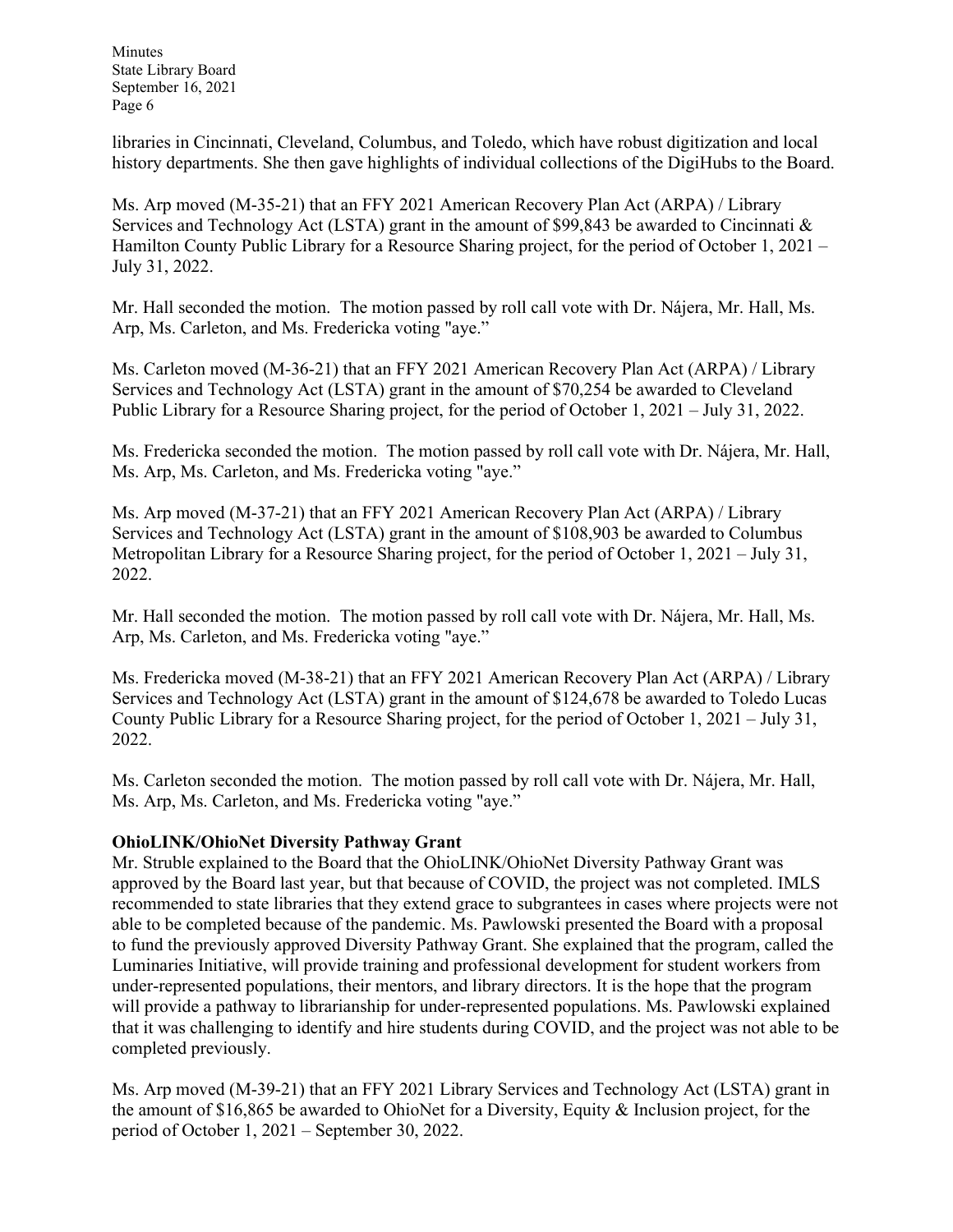Mr. Hall seconded the motion. The motion passed by roll call vote with Dr. Nájera, Mr. Hall, Ms. Arp, and Ms. Fredericka voting "aye." Ms. Carleton recused herself.

# **STATE LIBRARIAN'S REPORT Statewide Delivery Update**

Ms. Knapp gave an update on statewide delivery to the Board. She explained that although service is improving, the state issued an exception letter to STAT Courier to address major deficiencies in the service contract. STAT is working on rectifying the deficiencies. Ms. Knapp identified some of the major delivery issues for the Board, such as delivery of the backlog of materials, mislabeled items, damage to items, a lack of right-sized vehicles, missed stops, and communication with STAT Courier. She shared that the State Library and OhioLINK are visiting delivery hubs to make sure that operations there are acceptable. Mr. Hall commented that phone calls and emails that he has received from patrons complaining about the delivery service have been reduced.

## **Building Opening Update**

Ann Watson, Associate State Librarian for Library Services, gave the Board an update on the opening of the State Library building to the public. She shared that the building opened to the public on September 7. Plexiglass shields, signage, masks, and sanitizers were purchased to make the space safe for both staff and patrons. Regular patrons have returned to the building. Ms. Watson explained that meeting rooms will not reopen until January 2, 2022. She shared that the Talking Book department has continued to serve patrons uninterrupted since June 2020, and that Research Services has been busy the entire time the building was closed serving patrons virtually.

# **UNFINISHED BUSINESS**

There was no unfinished business.

## **NEW BUSINESS**

## **State Library Board Nomination**

Julia Ward, Executive Secretary to the State Librarian's Office, explained that with State Library Board member Tracy Nájera's term on the Board ending December 31 and her not seeking reappointment, the Board needed to choose two State Library Board nominees to be sent to the Board of Education for appointment consideration. The Board discussed the nominees and their qualifications. The Board decided unanimously to recommend the appointment of Deanna McDaniel to the State Library Board, with Andrew Wichterman being their second choice.

## **Consumer Advisory Committee Nominations**

Ms. Watson presented the Board with a list of appointees to the State Library's Talking Book Advisory Committee, as well as their qualifications.

Ms. Fredericka moved (M-40-21) that the following persons be appointed to the State Library's Talking Book Consumer Advisory Committee for a three-year term, November 1, 2021 – October 31, 2024:

Allison (Sunny) Kallstrom (New Appointment) Michael Pitroff (Re-appointment) Shawn Thiel (Re-appointment)

Ms. Carleton seconded the motion. The motion passed by roll call vote with Dr. Nájera, Mr. Hall, Ms. Arp, Ms. Carleton, and Ms. Fredericka voting "aye."